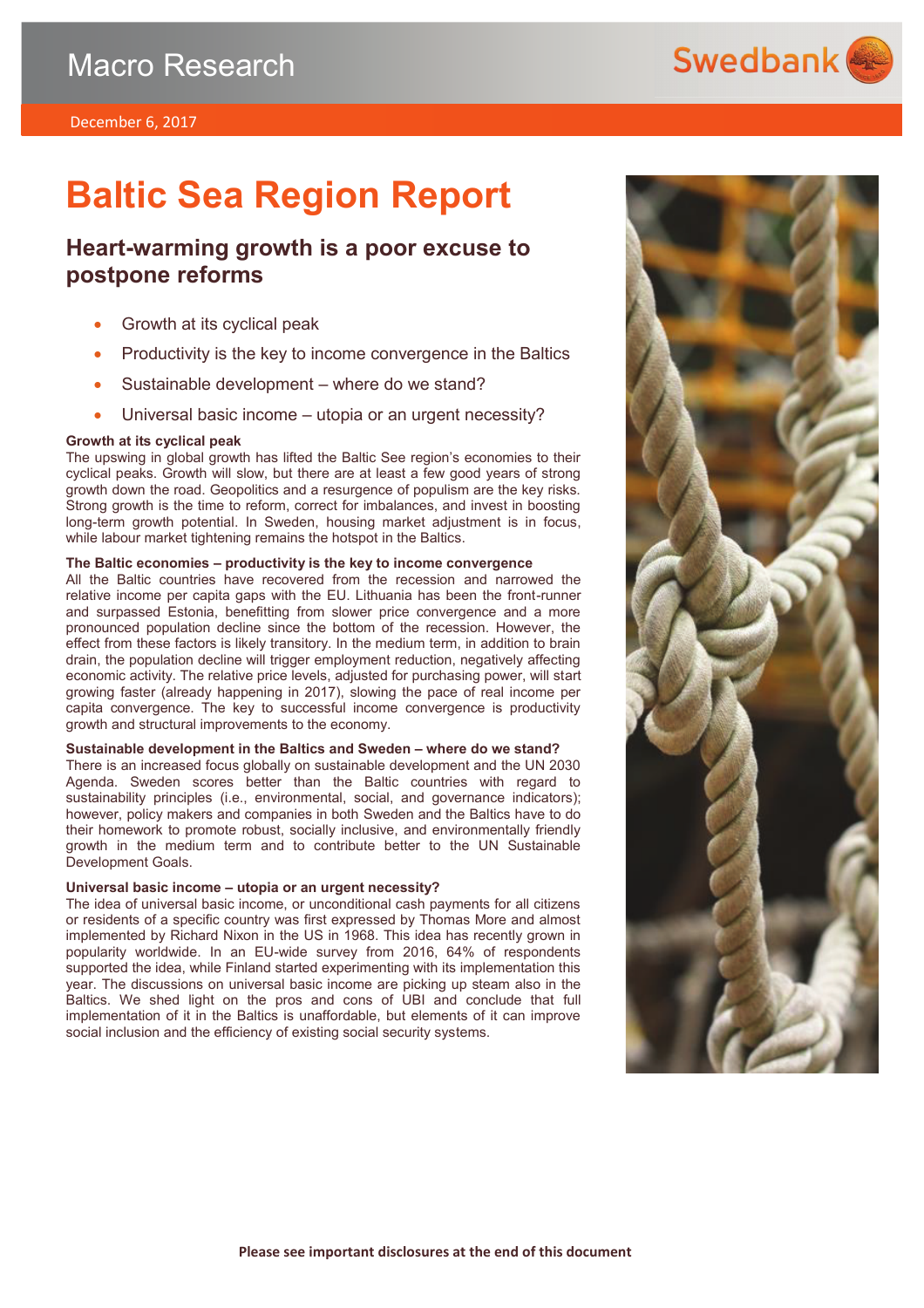## **The Baltic Sea region and Swedbank Baltic Sea index 2017**



The aim of the *Baltic Sea Report* is to assess the structural quality and strength of the Baltic Sea region economies from the point of the legal and business environment, and to provide analysis and suggest possible interventions by policymakers to support the swift and sustainable growth of their economies. The region includes 10 countries around the Baltic Sea: Germany, Denmark, Norway, Sweden, Finland, Russia, Estonia, Latvia, Lithuania, and Poland. Detailed analysis is provided for Swedbank's four home markets: Sweden, Estonia, Latvia, and Lithuania.

# **Contents**

| The Baltic economies: Productivity is the key to further income convergence15 |  |
|-------------------------------------------------------------------------------|--|
| Sustainable development in the Baltics and Sweden: Where do we stand?18       |  |
|                                                                               |  |
|                                                                               |  |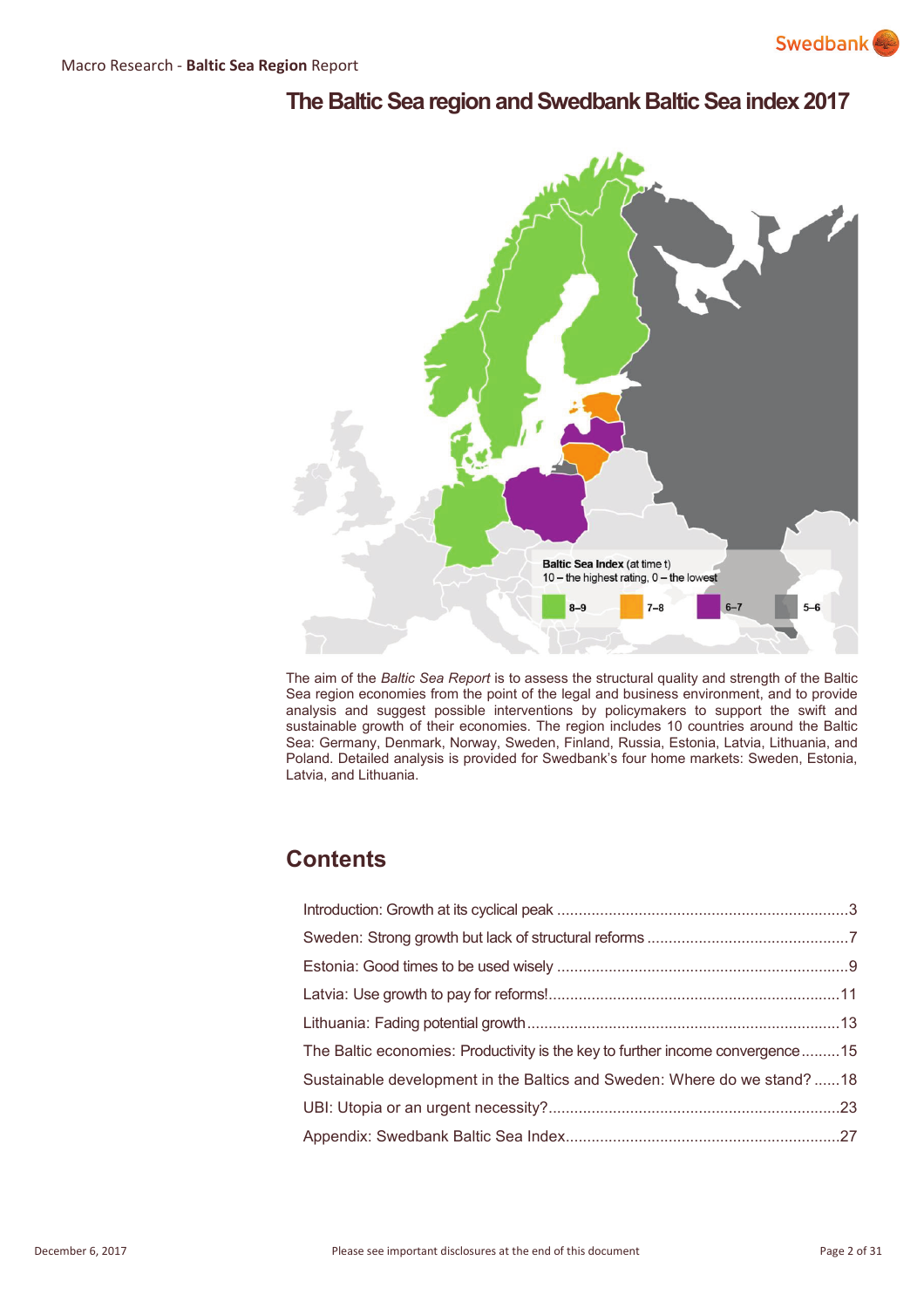

# UBI – utopia or an urgent necessity?

What is common to the 16<sup>th</sup> century writer, Thomas More, a Republican President, **Richard Nixon, and an entrepreneur, Mark Zuckerberg? Not much, at first glance. Dig deeper and you will find that they were all (or still are) proponents of basic income, or unconditional cash payments for all citizens or residents of a specific country. This idea, first expressed by Thomas More and almost implemented by Richard Nixon in the US in 1968, has recently grown in popularity worldwide. The idea resonates well also among EU voters – in an EU-wide survey from 2016, 64% of respondents supported the idea,<sup>14</sup> while Finland started experimenting with its implementation this year. The discussions on this concept, universal basic income (UBI), are picking up steam also in the Baltics. Here, we shed light on the pros and cons of UBI and try to estimate whether the Baltic countries could afford it.** 

### **Revival fuelled by fear and discontent**

The recent growing interest in UBI has been fuelled by rising fears of job losses due to automation and globalisation, as well as the growing inequality of income and opportunity across some advanced economies. The increasing discontent among citizens who have lost out to automation and globalisation and the rise of the precariat, the so-called new deprived social class facing insecurity and underemployment,<sup>15</sup> pose a considerable threat to political stability and democratic values, as indicated by the recent election outcomes in the US, the UK, and some other EU countries. The proponents of UBI argue that greater income security via this measure could be a possible solution to these problems and could help tame voter discontent and prevent them from supporting populists.

However, there are additional arguments in favour of UBI related to the inefficiencies of the existing social support systems. There is a growing concern that the existing means-tested social support schemes disrupt people's motivation to seek employment and, thus, have a negative effect on the labour markets, economic development, and public finances. The disincentives to work emerge because people lose most of the benefits as they enter employment. For example, in 2015, in Latvia and Lithuania, over 80% - and, in Estonia, around 63% - of the gross earnings of a person moving into low-wage employment was taxed away by the combined effects of the withdrawal of benefits and higher tax and social security contributions. <sup>16</sup> Moreover, enrolment into social support schemes is often burdensome and time-consuming, and the conditions attached to the support are often viewed as degrading. The existing social protection systems also seem to be outdated and no longer meet the demands of the modern labour market, as evidenced by the growing popularity of "gig jobs" and self-employment, and thus may not be effective at reaching those in need of support.

Some also argue that the current complicated social protection systems have created armies of bureaucrats and the wasting of taxpayer money on non-productive activities, while simple UBI payments to all would eliminate the need for bureaucrats in the distribution process. This argument rings a bell also in the Baltic countries. However, data show that the administration costs of social spending in the Baltics are relatively small – in Latvia and Estonia, they account for 1.2-1.4%, and, in Lithuania, for 2.1%, of total expenditure on social protection--and are below the EU average. However, Lithuania is less efficient in managing and administering social support than the other two Baltic countries – in 2015, Lithuania spent EUR 46.7 per capita on administration of social support schemes, compared with EUR  $26$  in Latvia and EUR 27.6 in Estonia.<sup>17</sup> This could also be related to the fact that Lithuania has a somewhat larger share of social benefits that are means tested, which possibly complicates the administration of the system.

A UBI-based system would most likely be simpler, more reliable, and more accessible than the existing social protection systems. The proponents of UBI argue that it would also have a positive effect on the labour market by reducing the unemployment trap and the lowincome trap, since, as support would not be phased out when incomes rise above a certain threshold, more people would thus be brought into employment. UBI would provide greater income security and thus people could more actively engage in activities that do not yield instant monetary gains, such as starting a business, retraining, and engaging in education – a very important positive aspect in an age when digitisation and automation are rapidly changing the requirements for workers' skill sets.

**Fears of automation and globalisation behind the revival of UBI**

**Current social support systems disrupt motivation to work and are out of date**

**Current systems have created armies of bureaucrats and are costly to sustain**

**UBI would make the system simpler, more reliable and accessible** 

 $\overline{a}$ 

<sup>&</sup>lt;sup>14</sup> http://basicincome.org/news/2016/05/europe-eu-poll-basic-income-support/

<sup>&</sup>lt;sup>15</sup> Guy Standing (2014), "The Precariat: The New Dangerous Class."

<sup>&</sup>lt;sup>16</sup> Recently, steps have been taken in all three Baltic countries to lower taxation of low-income earners; thus, the unemployment traps should be smaller in 2016-2018.

 $\sqrt{17}$  For Estonia, latest available data on administration costs are for 2014.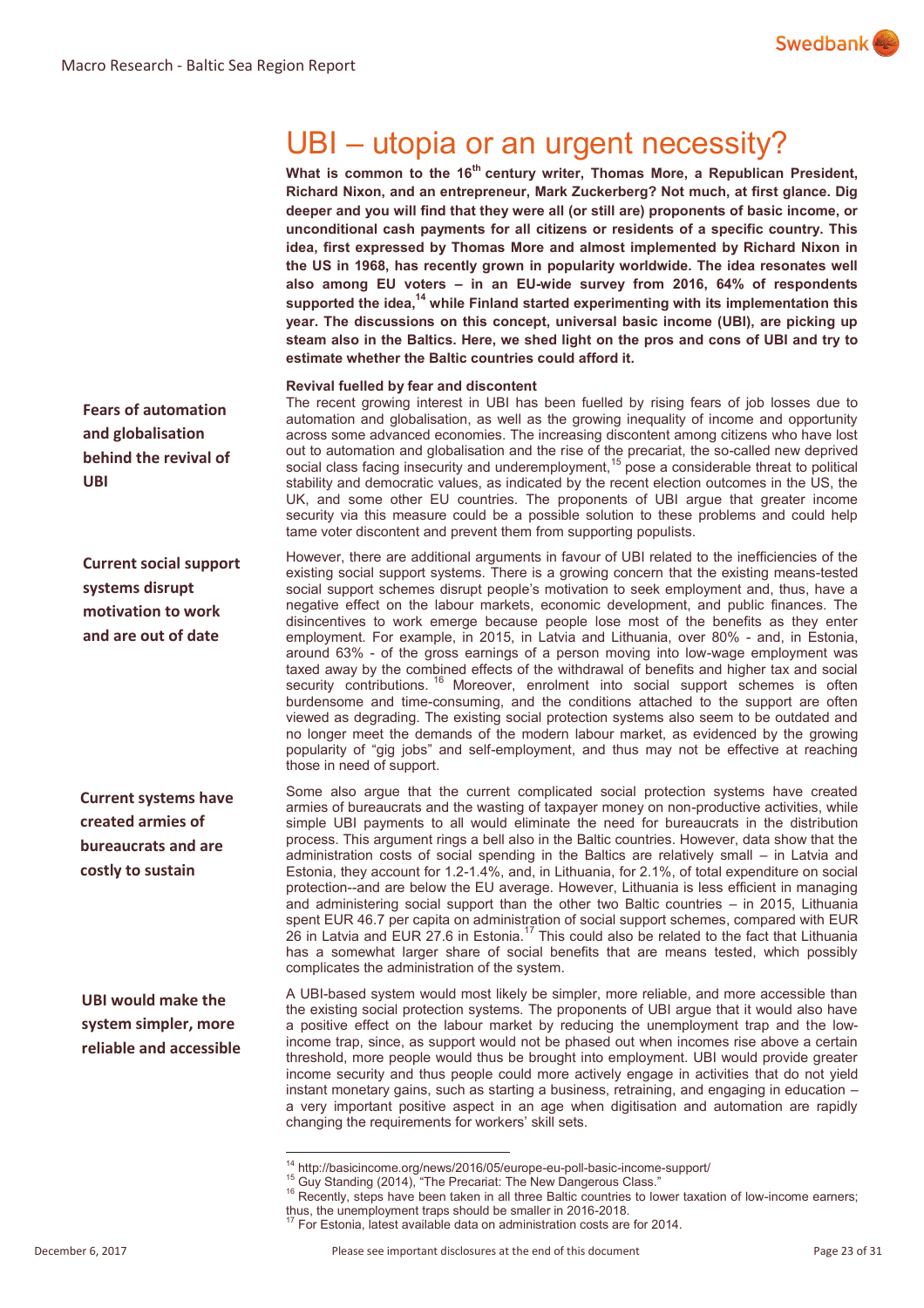

### Macro Research - Baltic Sea Region Report

**Still little knowledge of possible side-effects of UBI**

**UBI may reduce participation – not necessarily bad for the economy over long run** 

**Equal UBI for all could contribute to rising income inequality**

**UBI could reduce incentives to pay taxes and undermine the funding of the system** 

**No best practices to follow in implementing UBI**

**No easy answers for designing UBI system** 

**Affordability of this measure is the most problematic aspect**

 $\overline{a}$ 

### **Utopia that would not work in practice?**

However, the expected positive effects of UBI on the labour market and the economy are by and large based on wishful thinking rather than hard facts. As there have been very few cases where UBI (or something similar) has actually been introduced, there is little knowledge of how it would change recipients' employment behaviour. The opponents of this idea argue that guaranteed income would reduce work incentives and thus have adverse effects on the labour market and the economy, and ultimately undermine the funding of UBI. This possible effect cannot be ruled out – research by Calnitsky and Latner (2017)<sup>18</sup> found that a basic income introduced as an experiment in Dauphin, Canada in 1975-1977 generated a reduction in labour market participation of 11.3 percentage points.

However, the same study found that the incentives behind the participants leaving the labour force were largely related to other factors than simple leisure maximisation, such as limited employment opportunities, involvement in care work, disability, old age, illness, or educational investment. Thus, it is likely that, with basic needs secured outside the market, people would become more picky about jobs and work conditions, and would possibly choose to spend more time with family, or engage in non-paid care work or charitable activities. This outcome would not necessarily be bad for the economy over the long run. According to Calnitsky and Latner (2017, p. 20), "these alternate activities may be highly socially productive and may improve our collective well-being, even though, as sources of wealth, they are not tracked well by conventional income statistics."

Another argument often expressed by those opposing UBI is that equal transfers to all would make the system highly regressive, as those in greater need, e.g., the poor, the disabled, or the unemployed, would receive the same level of support as those in lesser or no need of support, which would contribute to rising inequality. Taxation of UBI alongside other incomes could alleviate some of these concerns; however, taxation of UBI could undermine the simplicity aspect of the idea. Guy Standing, an economist and a leading advocate of UBI, argues that, as UBI should be the right of every person, only income above UBI should be taxed. Moreover, he argues that this sum should be free of creditor or tax authorities' claims or of any fines.

The opponents also worry that uncoupling the social benefits and pensions from contributions may have adverse effects on incentives for paying taxes and could thus expand the shadow economy and encourage tax avoidance. The Baltic countries do not have to search long for evidence in favour of this argument – the Soviet slogan "from each according to his ability, to each according to his needs" did not work very well in practice. Thus, the risk of reduced incentives for paying taxes could be a serious drawback of such a system and could eventually undermine its funding.

Some also worry that the idea looks good on paper but would be very difficult to implement in practice. Designing UBI would require making crucial decisions, which would be costly to reverse, and there are almost no best practices that could be followed in this process. First of all, who would be eligible for UBI – the citizens or the residents of a specific country? In the latter case, concerns may arise about how social migration would be controlled and whether this would be compatible with the free movement of people in the EU.

Second, should UBI be distributed evenly to all, or should it be age dependent (e.g., less for children, more for the old)? How high should it be set? Some even question the very concept of "basic needs" that UBI should cover. This concept may evolve considerably over time, with pressures on financing the ever-larger basic needs mounting.<sup>20</sup> Should UBI be taxed or not? Should all social assistance programmes be replaced fully with UBI, or should there be additional benefits available to those with limited work capacity, e.g., the disabled or the old? The latter option would go against the arguments in favour of smaller government and cost saving.

Moreover, how would UBI payments evolve over time? Should UBI be automatically linked to some official indicators, e.g., inflation, median disposable income, or average wage developments? Or should the size of it be left to politicians to adjust regularly? The latter option would put a tool into politicians' hands that could be wielded in a populist manner and used to implement fiscally unsustainable decisions. These questions may seem technical, but the success of this measure would depend on these details, and reaching a political agreement on them would not be easy.

### **UBI would be low with current spending levels**

But even if agreement is reached, affordability of this measure may still be problematic, especially in the Baltic countries, which tend to have relatively small social security budgets.

 $18$  C. Calnitsky and J.P. Latner, (2017), "Basic Income in a Small Town: Understanding the Ellusive Effects on Work."

Guy Standing (2017), "Basic Income: And How Can We Make It Happen."

<sup>20</sup> https://www.bloomberg.com/view/articles/2017-06-04/universal-basic-income-is-neither-universal-norbasic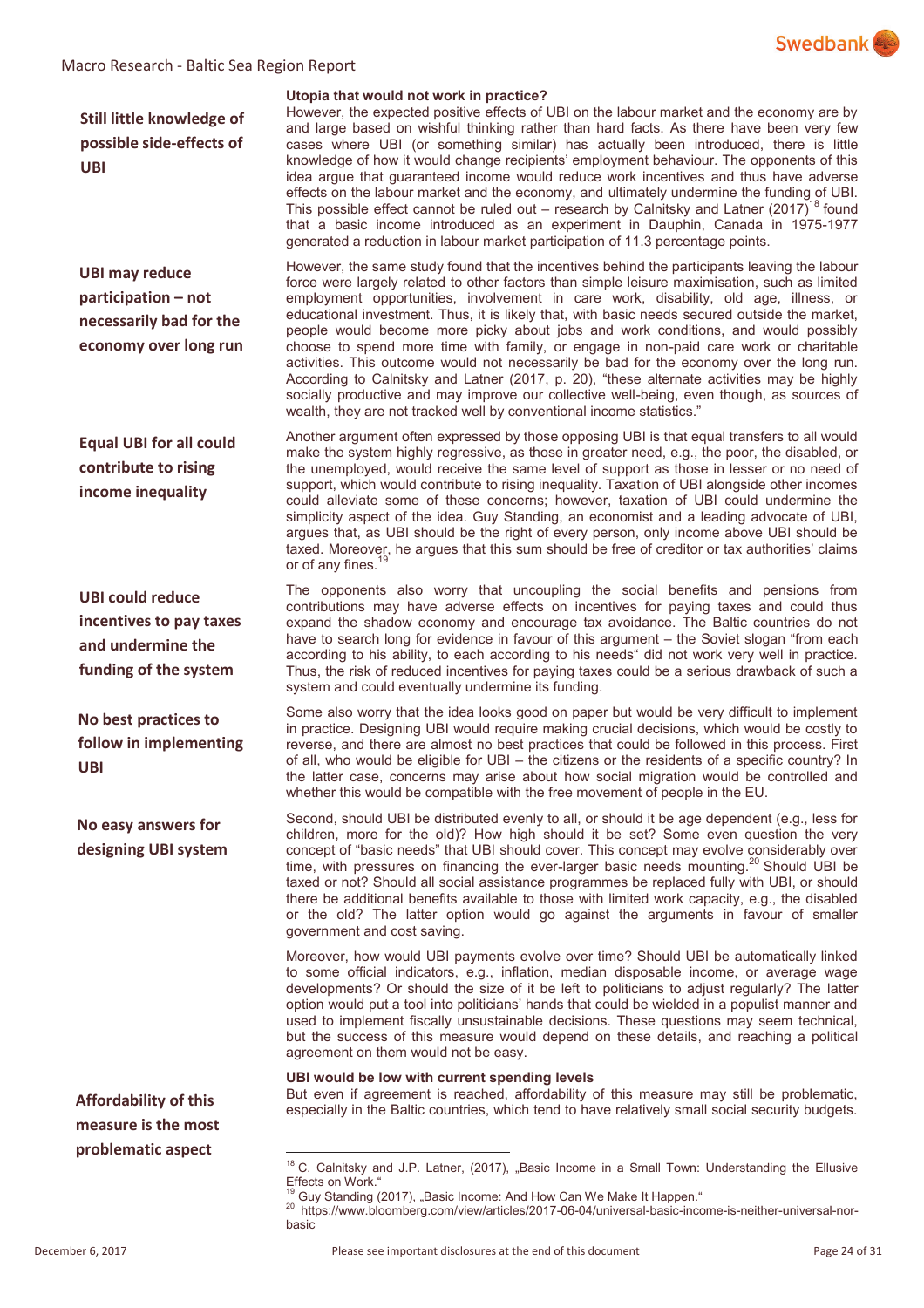

Thus, using 2015 data<sup>21</sup> on general government social protection spending, we conduct a simple thought experiment and try to evaluate how large the budget- neutral UBI could be in the three Baltic countries.

We do the calculations for the following two alternatives:

- 1. All government spending on social protection (spending on old age, survivors, family and children, unemployment, housing, social exclusion, and others) is replaced with UBI paid to all inhabitants.
- 2. All non-elderly government spending on social protection (excluding old-agerelated spending) is replaced with UBI paid to all inhabitants below the age of 63 years (the approximate average statutory pension age in the Baltic countries). The elderly remain entitled to their old-age pensions.

For each of these alternatives, we calculate the size of UBI for two scenarios: 1) UBI is paid to all inhabitants in equal amounts, and 2) children up to 16 years old receive 50% of UBI, and the remaining eligible recipients (16+ -year-olds in alternative No.1 and 16-62-year-olds in alternative No. 2) receive 100% of UBI. The at-risk-of-poverty threshold is set at 50% of the median equalised income for a single person. We assume that the introduction of UBI does not alter the tax revenue side.



**With current budgets, monthly UBI payments would be considerably below poverty line** 

**UBI at poverty line would require much higher budgets and additional tax revenues** 

 $\overline{a}$ 

We find that, if all government social protection spending were distributed equally across the population, this would yield monthly UBI payments of only EUR 117-166, around 48-55% of the at-risk-of-poverty threshold. It is unlikely that the elderly would approve this kind of redistribution because their UBI would be less than half their old-age pensions. If only nonelderly spending were to be distributed in equal amounts to those below the retirement age, then the monthly UBI payments would be below EUR 100. In Latvia, this amount would be only EUR 55 – around one-fifth of the poverty line (see graph above).

Paying only half of UBI to children increases the UBI paid to those older than 16 only marginally--in the range of 9-12% for both alternatives – but UBI still remains significantly below the poverty line. This indicates that, with current social security budgets, UBI at socially and politically meaningful levels would be impossible.

Setting UBI at the poverty line and paying it to all inhabitants in equal amounts would require doubling the existing social protection budget in Latvia and Estonia and increasing it by 82% in Lithuania.<sup>22</sup> As a result, increased social spending in all three countries would amount to 20-25% of GDP and would be above the EU average, which stood at 19.2% in 2015.

This increase in UBI budget would open up a funding gap. If we assume that this funding gap would be financed solely by tax revenue, this would have to rise by around 30-40%, depending on the country. In such a case, tax revenues as a share of GDP would come close to the EU average in Lithuania and rise above it in Estonia and Latvia. The increases would most likely be even higher as the economies would probably be hit considerably by the tax hikes.

 $21$  The last year for which comparable data are available for all three Baltic countries. <sup>22</sup> A smaller increase in Lithuania would be required because of the lower poverty threshold.